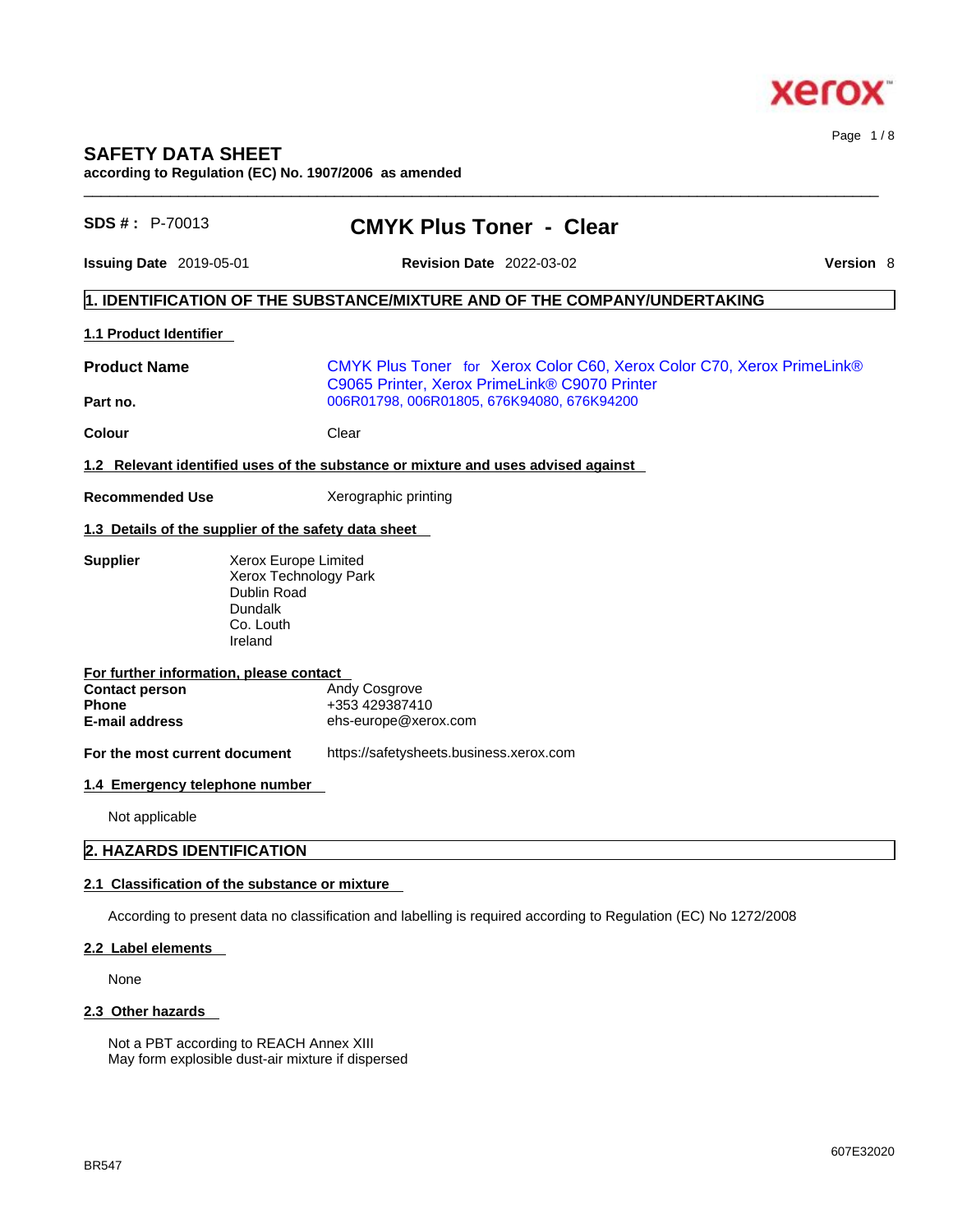# **SDS # :** P-70013 **CMYK Plus Toner - Clear**

 $\_$  ,  $\_$  ,  $\_$  ,  $\_$  ,  $\_$  ,  $\_$  ,  $\_$  ,  $\_$  ,  $\_$  ,  $\_$  ,  $\_$  ,  $\_$  ,  $\_$  ,  $\_$  ,  $\_$  ,  $\_$  ,  $\_$  ,  $\_$  ,  $\_$  ,  $\_$  ,  $\_$  ,  $\_$  ,  $\_$  ,  $\_$  ,  $\_$  ,  $\_$  ,  $\_$  ,  $\_$  ,  $\_$  ,  $\_$  ,  $\_$  ,  $\_$  ,  $\_$  ,  $\_$  ,  $\_$  ,  $\_$  ,  $\_$  ,

 $\_$  ,  $\_$  ,  $\_$  ,  $\_$  ,  $\_$  ,  $\_$  ,  $\_$  ,  $\_$  ,  $\_$  ,  $\_$  ,  $\_$  ,  $\_$  ,  $\_$  ,  $\_$  ,  $\_$  ,  $\_$  ,  $\_$  ,  $\_$  ,  $\_$  ,  $\_$  ,  $\_$  ,  $\_$  ,  $\_$  ,  $\_$  ,  $\_$  ,  $\_$  ,  $\_$  ,  $\_$  ,  $\_$  ,  $\_$  ,  $\_$  ,  $\_$  ,  $\_$  ,  $\_$  ,  $\_$  ,  $\_$  ,  $\_$  , **Issuing Date** 2019-05-01 **Revision Date** 2022-03-02 **Version** 8

Page 2 / 8

# **3. COMPOSITION/INFORMATION ON INGREDIENTS**

### **3.2 Mixtures**

| <b>Chemical Name</b>     | Weight %  | <b>CAS No.</b> | <b>EC-No</b> | <b>Classification (Reg.)</b><br>1272/2008) | Hazard<br><b>Statements</b> | <b>REACH Registration</b><br><b>Number</b> |
|--------------------------|-----------|----------------|--------------|--------------------------------------------|-----------------------------|--------------------------------------------|
| Polyester resin          | 60-80     | Proprietary    | Not listed   | $\sim$ $\sim$                              | $- -$                       | $\overline{\phantom{a}}$                   |
| Ceramic materials        | $10 - 20$ | 66402-68-4     | 266-340-9    | $- -$                                      | $- -$                       |                                            |
| Paraffin wax             | 1-10      | 8002-74-2      | 232-315-6    | $\sim$ $\sim$                              | $- -$                       |                                            |
| Silica (Surface Treated) | <3        | 68909-20-6     | 272-697-1    | STOT RE 2                                  | H373                        | $- -$                                      |
| Carbon black             |           | 1333-86-4      | 215-609-9    | $\sim$ $\sim$                              | $\sim$ $\sim$               | 01-2119384822-32-0065                      |
| Titanium dioxide         |           | 13463-67-7     | 236-675-5    | Carc (Inhal) 2                             | H351                        | --                                         |

# **Full text of H- statements: see section 16**

**Note**

"--" indicates no classification or hazard statements apply.

Components marked as "Not Listed" are exempt from registration.

Where no REACH registration number is listed, it is considered confidential to the Only Representative.

# **4. FIRST AID MEASURES**

## **4.1 Description of first aid measures**

| <b>General advice</b>                                   | For external use only. When symptoms persist or in all cases of doubt seek medical advice.<br>Show this safety data sheet to the doctor in attendance. |
|---------------------------------------------------------|--------------------------------------------------------------------------------------------------------------------------------------------------------|
| Eye contact                                             | Immediately flush with plenty of water. After initial flushing, remove any contact lenses and<br>continue flushing for at least 15 minutes             |
| <b>Skin contact</b>                                     | Wash skin with soap and water                                                                                                                          |
| <b>Inhalation</b>                                       | Move to fresh air                                                                                                                                      |
| Ingestion                                               | Rinse mouth with water and afterwards drink plenty of water or milk                                                                                    |
|                                                         | 4.2 Most important symptoms and effects, both acute and delayed                                                                                        |
| Acute toxicity                                          |                                                                                                                                                        |
| <b>Eyes</b>                                             | No known effect                                                                                                                                        |
| <b>Skin</b>                                             | No known effect                                                                                                                                        |
| <b>Inhalation</b>                                       | No known effect                                                                                                                                        |
| Ingestion                                               | No known effect                                                                                                                                        |
| <b>Chronic effects</b>                                  |                                                                                                                                                        |
| <b>Chronic toxicity</b>                                 | No known effects under normal use conditions                                                                                                           |
| <b>Main symptoms</b>                                    | Overexposure may cause:                                                                                                                                |
|                                                         | mild respiratory irritation similar to nuisance dust.                                                                                                  |
|                                                         | 4.3 Indication of immediate medical attention and special treatment needed                                                                             |
| <b>Protection of first-aiders</b><br>Notes to physician | No special protective equipment required<br>Treat symptomatically                                                                                      |

# **5. FIREFIGHTING MEASURES**

### **5.1 Extinguishing media**

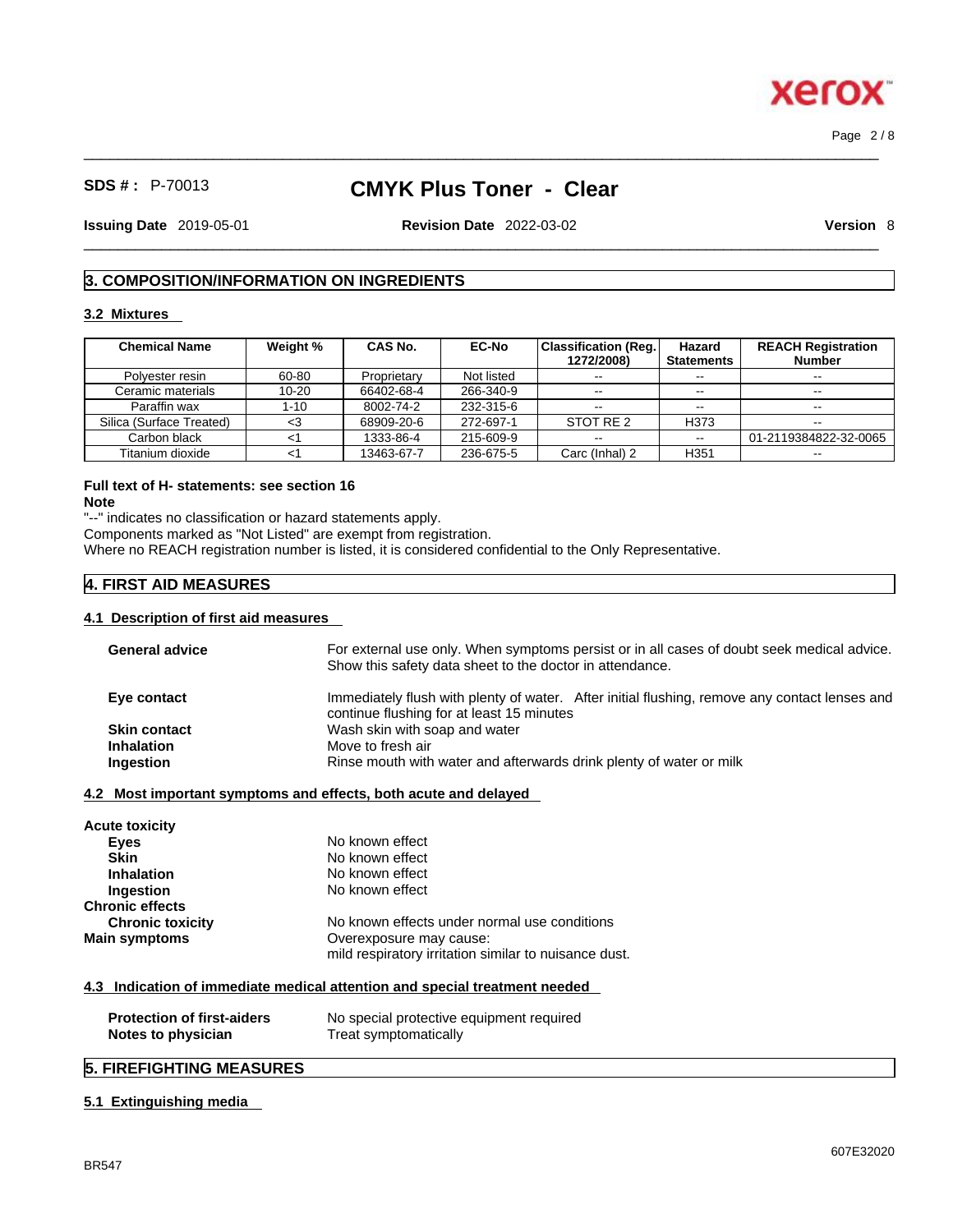Page 3 / 8

# **SDS # :** P-70013 **CMYK Plus Toner - Clear**

 $\_$  ,  $\_$  ,  $\_$  ,  $\_$  ,  $\_$  ,  $\_$  ,  $\_$  ,  $\_$  ,  $\_$  ,  $\_$  ,  $\_$  ,  $\_$  ,  $\_$  ,  $\_$  ,  $\_$  ,  $\_$  ,  $\_$  ,  $\_$  ,  $\_$  ,  $\_$  ,  $\_$  ,  $\_$  ,  $\_$  ,  $\_$  ,  $\_$  ,  $\_$  ,  $\_$  ,  $\_$  ,  $\_$  ,  $\_$  ,  $\_$  ,  $\_$  ,  $\_$  ,  $\_$  ,  $\_$  ,  $\_$  ,  $\_$  ,

**Issuing Date** 2019-05-01 **Revision Date** 2022-03-02 **Version** 8

 $\_$  ,  $\_$  ,  $\_$  ,  $\_$  ,  $\_$  ,  $\_$  ,  $\_$  ,  $\_$  ,  $\_$  ,  $\_$  ,  $\_$  ,  $\_$  ,  $\_$  ,  $\_$  ,  $\_$  ,  $\_$  ,  $\_$  ,  $\_$  ,  $\_$  ,  $\_$  ,  $\_$  ,  $\_$  ,  $\_$  ,  $\_$  ,  $\_$  ,  $\_$  ,  $\_$  ,  $\_$  ,  $\_$  ,  $\_$  ,  $\_$  ,  $\_$  ,  $\_$  ,  $\_$  ,  $\_$  ,  $\_$  ,  $\_$  ,

**Suitable extinguishing media** Use water spray or fog; do not use straight streams, Foam

**Unsuitable extinguishing media** Do not use a solid water stream as it may scatterand spread fire

#### **5.2 Special hazards arising from the substance or mixture**

Fine dust dispersed in air, in sufficient concentrations, and in the presence of an ignition source is a potential dust explosion hazard

#### **Hazardous combustion products**

Hazardous decomposition products due to incomplete combustion. Carbon oxides Nitrogen oxides (NOx)

#### **5.3 Advice for fire-fighters**

In the event of fire and/or explosion do not breathe fumes. Wear fire/flame resistant/retardant clothing. Use self-contained pressure-demand breathing apparatus if needed to prevent exposure to smoke or airborne toxins. Wear self-contained breathing apparatus and protective suit.

#### **Other information**

| Flammability | Not flammable  |
|--------------|----------------|
| Flash point  | Not applicable |

#### **6. ACCIDENTAL RELEASE MEASURES**

#### **6.1 Personal precautions, protective equipment and emergency procedures**

Avoid breathing dust

#### **6.2 Environmental precautions**

Although toner is not an aquatic toxin, microplastics may be a physical hazard to aquatic life and should not be allowed to enter drains, sewers, or waterways

#### **6.3 Methods and material for containment and cleaning up**

| <b>Methods for containment</b> | Prevent dust cloud                                                                |  |
|--------------------------------|-----------------------------------------------------------------------------------|--|
| Methods for cleaning up        | Use a vacuum cleaner to remove excess, then wash with COLD water. Hot water fuses |  |
|                                | the toner making it difficult to remove                                           |  |

#### **6.4 Reference to other sections**

See section 12 for additional ecological information See Section 13 for additional information

# **7. HANDLING AND STORAGE**

#### **7.1 Precautions for safe handling**

Handle in accordance with good industrial hygiene and safety practice, Avoid dust accumulation in enclosed space, Prevent dust cloud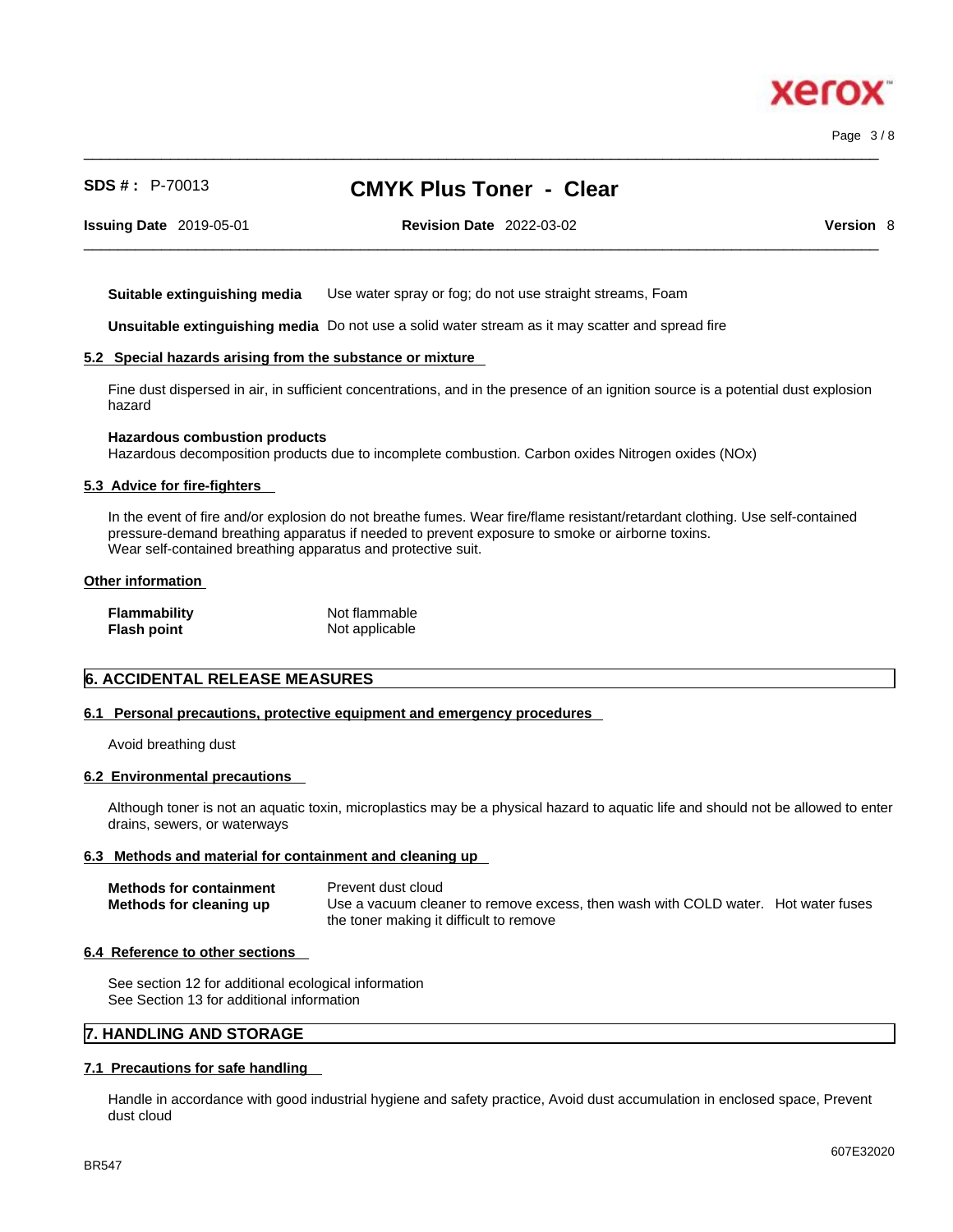607E32020

# **Xerox**

Page 4 / 8

# **SDS # :** P-70013 **CMYK Plus Toner - Clear**

 $\_$  ,  $\_$  ,  $\_$  ,  $\_$  ,  $\_$  ,  $\_$  ,  $\_$  ,  $\_$  ,  $\_$  ,  $\_$  ,  $\_$  ,  $\_$  ,  $\_$  ,  $\_$  ,  $\_$  ,  $\_$  ,  $\_$  ,  $\_$  ,  $\_$  ,  $\_$  ,  $\_$  ,  $\_$  ,  $\_$  ,  $\_$  ,  $\_$  ,  $\_$  ,  $\_$  ,  $\_$  ,  $\_$  ,  $\_$  ,  $\_$  ,  $\_$  ,  $\_$  ,  $\_$  ,  $\_$  ,  $\_$  ,  $\_$  ,

 $\_$  ,  $\_$  ,  $\_$  ,  $\_$  ,  $\_$  ,  $\_$  ,  $\_$  ,  $\_$  ,  $\_$  ,  $\_$  ,  $\_$  ,  $\_$  ,  $\_$  ,  $\_$  ,  $\_$  ,  $\_$  ,  $\_$  ,  $\_$  ,  $\_$  ,  $\_$  ,  $\_$  ,  $\_$  ,  $\_$  ,  $\_$  ,  $\_$  ,  $\_$  ,  $\_$  ,  $\_$  ,  $\_$  ,  $\_$  ,  $\_$  ,  $\_$  ,  $\_$  ,  $\_$  ,  $\_$  ,  $\_$  ,  $\_$  ,

**Issuing Date** 2019-05-01 **Revision Date** 2022-03-02 **Version** 8

**Hygiene measures** None under normal use conditions

## **7.2 Conditions for safe storage, including any incompatibilities**

Keep container tightly closed in a dry and well-ventilated place, Store at room temperature

### **7.3 Specific end uses**

Xerographic printing

# **8. EXPOSURE CONTROLS/PERSONAL PROTECTION**

#### **8.1 Control parameters**

| <b>Xerox Exposure Limit</b><br><b>Xerox Exposure Limit</b>                                                                                  | $2.5 \text{ mg/m}^3$ (total dust)<br>0.4 mg/m <sup>3</sup> (respirable dust)                                                                                                                                 |
|---------------------------------------------------------------------------------------------------------------------------------------------|--------------------------------------------------------------------------------------------------------------------------------------------------------------------------------------------------------------|
| 8.2 Exposure controls                                                                                                                       |                                                                                                                                                                                                              |
| <b>Engineering measures</b>                                                                                                                 | None under normal use conditions                                                                                                                                                                             |
| Personal protective equipment                                                                                                               |                                                                                                                                                                                                              |
| <b>Eye/face protection</b><br><b>Hand protection</b><br>Skin and body protection<br><b>Respiratory protection</b><br><b>Thermal hazards</b> | No special protective equipment required<br>No special protective equipment required<br>No special protective equipment required<br>No special protective equipment required<br>None under normal processing |
| <b>Environmental Exposure Controls</b><br><b>Environmental Exposure</b><br><b>Controls</b>                                                  | Keep out of drains, sewers, ditches and waterways                                                                                                                                                            |

# **9. PHYSICAL AND CHEMICAL PROPERTIES**

# **9.1 Information on basic physical and chemical properties**

| Appearance<br><b>Physical state</b><br>Colour                                       | Powder<br>Solid<br>Clear                          | Odour<br><b>Odour threshold</b><br>рH | Faint<br>Not applicable<br>Not applicable |
|-------------------------------------------------------------------------------------|---------------------------------------------------|---------------------------------------|-------------------------------------------|
| <b>Flash point</b>                                                                  | Not applicable                                    |                                       |                                           |
| <b>Melting / Freezing Point</b><br>Boiling point/boiling range<br>Softening point   | Not applicable<br>Not applicable<br>49 - 60 °C    | 120 - 140 $\degree$ F                 |                                           |
| <b>Evaporation rate</b><br><b>Flammability</b><br><b>Flammability Limits in Air</b> | Not applicable<br>Not flammable<br>Not applicable |                                       |                                           |
| <b>Explosive Limits</b>                                                             | No data available                                 |                                       |                                           |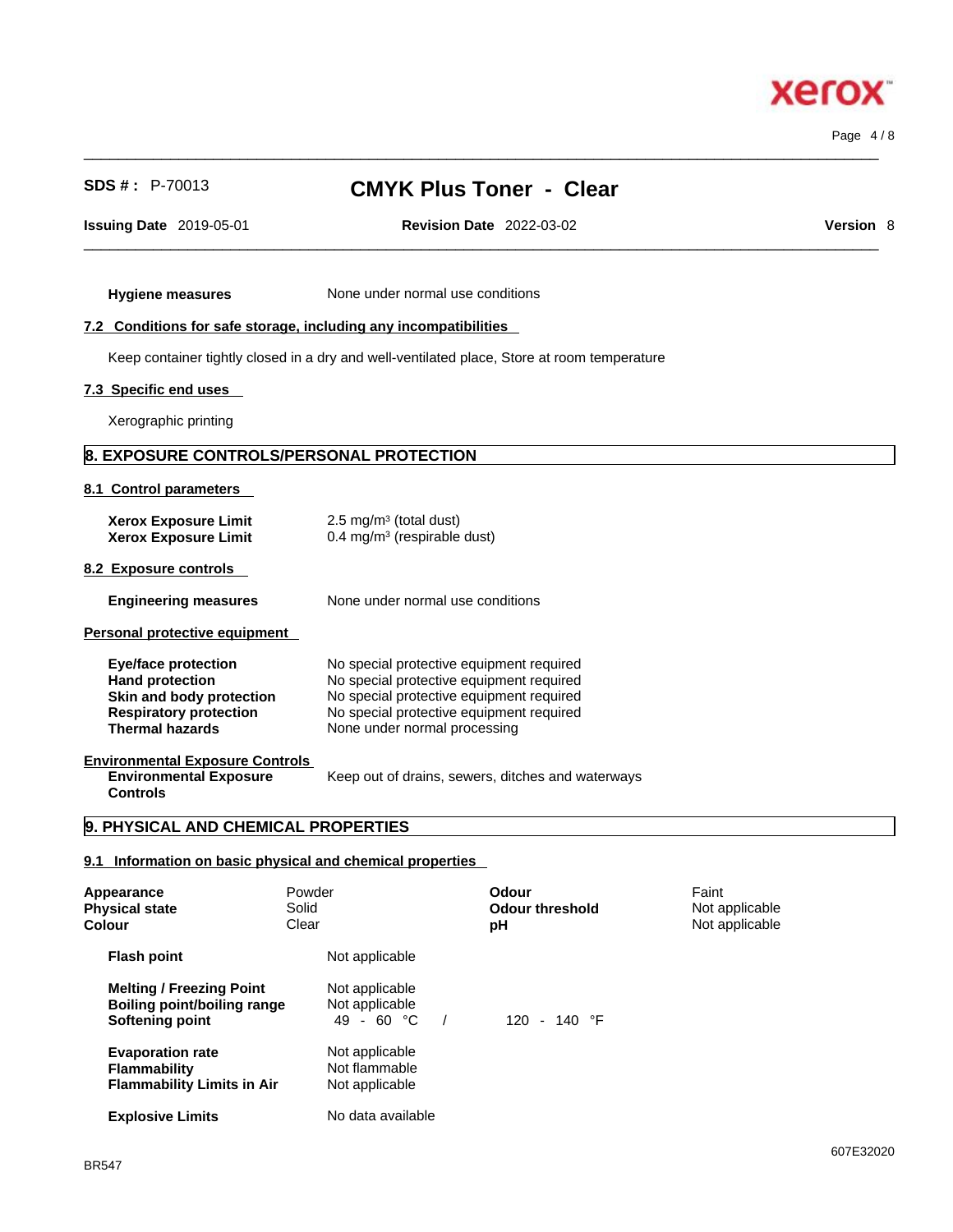Page 5 / 8

# **SDS # :** P-70013 **CMYK Plus Toner - Clear**

 $\_$  ,  $\_$  ,  $\_$  ,  $\_$  ,  $\_$  ,  $\_$  ,  $\_$  ,  $\_$  ,  $\_$  ,  $\_$  ,  $\_$  ,  $\_$  ,  $\_$  ,  $\_$  ,  $\_$  ,  $\_$  ,  $\_$  ,  $\_$  ,  $\_$  ,  $\_$  ,  $\_$  ,  $\_$  ,  $\_$  ,  $\_$  ,  $\_$  ,  $\_$  ,  $\_$  ,  $\_$  ,  $\_$  ,  $\_$  ,  $\_$  ,  $\_$  ,  $\_$  ,  $\_$  ,  $\_$  ,  $\_$  ,  $\_$  ,

**Issuing Date** 2019-05-01 **Revision Date** 2022-03-02 **Version** 8

 $\_$  ,  $\_$  ,  $\_$  ,  $\_$  ,  $\_$  ,  $\_$  ,  $\_$  ,  $\_$  ,  $\_$  ,  $\_$  ,  $\_$  ,  $\_$  ,  $\_$  ,  $\_$  ,  $\_$  ,  $\_$  ,  $\_$  ,  $\_$  ,  $\_$  ,  $\_$  ,  $\_$  ,  $\_$  ,  $\_$  ,  $\_$  ,  $\_$  ,  $\_$  ,  $\_$  ,  $\_$  ,  $\_$  ,  $\_$  ,  $\_$  ,  $\_$  ,  $\_$  ,  $\_$  ,  $\_$  ,  $\_$  ,  $\_$  ,

| Vapour pressure                  | Not applicable                                                                                                                              |
|----------------------------------|---------------------------------------------------------------------------------------------------------------------------------------------|
| Vapour density                   | Not applicable                                                                                                                              |
| <b>Specific gravity</b>          | $1 - 2$                                                                                                                                     |
| <b>Water solubility</b>          | Negligible                                                                                                                                  |
| <b>Partition coefficient</b>     | Not applicable                                                                                                                              |
| <b>Autoignition temperature</b>  | Not applicable                                                                                                                              |
| <b>Decomposition temperature</b> | Not determined                                                                                                                              |
| <b>Viscosity</b>                 | Not applicable                                                                                                                              |
| <b>Explosive properties</b>      | Fine dust dispersed in air, in sufficient concentrations, and in the presence of an ignition<br>source is a potential dust explosion hazard |
| <b>Oxidising properties</b>      | Not applicable                                                                                                                              |
| 9.2 Other information            |                                                                                                                                             |

None

# **10. STABILITY AND REACTIVITY**

#### **10.1 Reactivity**

No dangerous reaction known under conditions of normal use

#### **10.2 Chemical stability**

Stable under normal conditions

#### **10.3 Possibility of hazardous reactions**

| <b>Hazardous reactions</b> | None under normal processing            |
|----------------------------|-----------------------------------------|
| Hazardous polymerisation   | Hazardous polymerisation does not occur |

#### **10.4 Conditions to avoid**

Prevent dust cloud, Fine dust dispersed in air, in sufficient concentrations, and in the presence of an ignition source is a potential dust explosion hazard

#### **10.5 Incompatible Materials**

None

#### **10.6 Hazardous decomposition products**

None under normal use

# **11. TOXICOLOGICAL INFORMATION**

*The toxicity data noted below is based on the test results of similar reprographic materials.* 

# **11.1 Information on toxicological effects**

**Acute toxicity**

*Product Information* .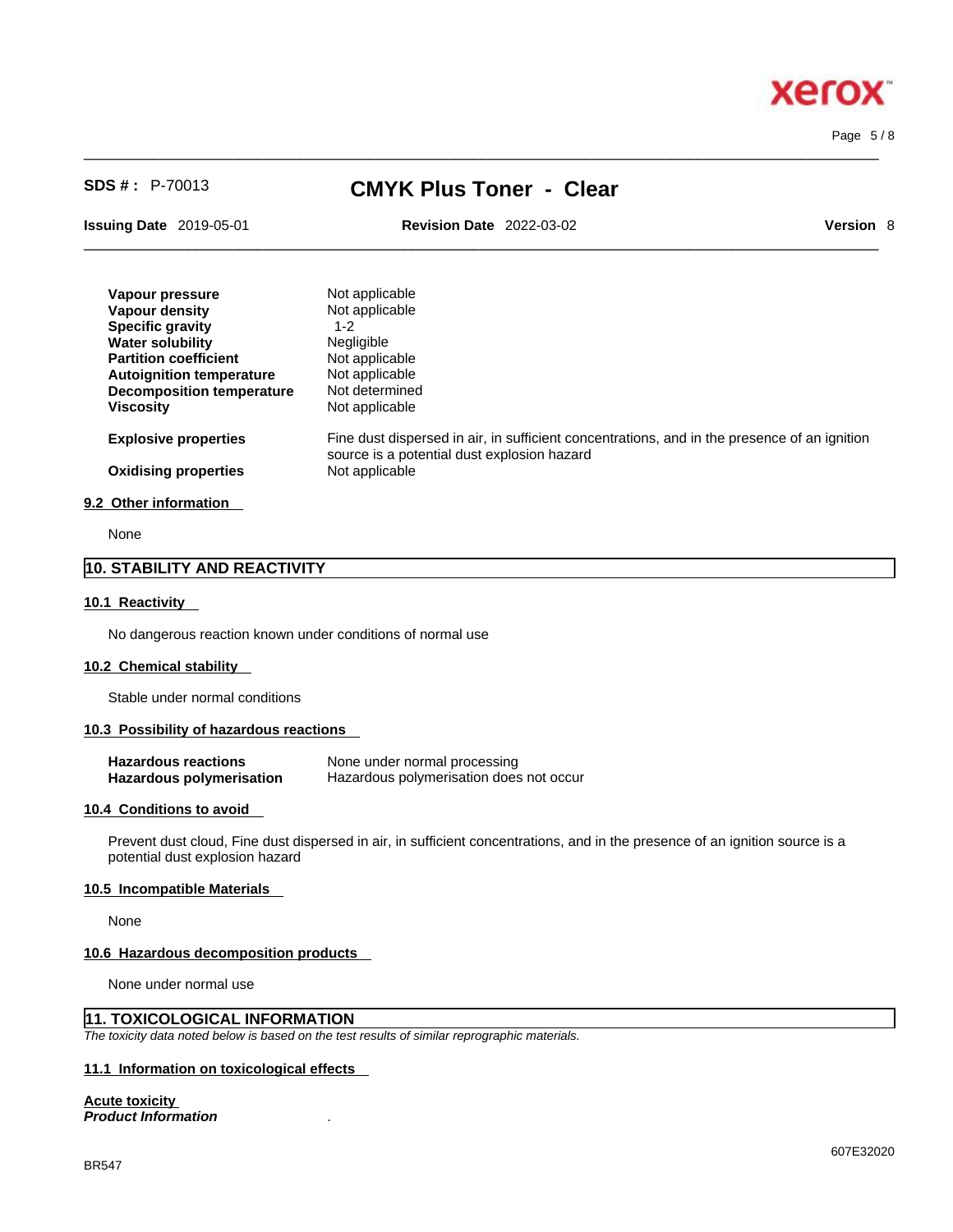Page 6 / 8

**Xerox** 

| <b>SDS #: P-70013</b>                                                                                                   | <b>CMYK Plus Toner - Clear</b>                                                                                                                                                                                                                                                                                                                                                                                                                                                                                                                                                                                                                                                                                                                                                                                                                                                                                                                                  |  |  |
|-------------------------------------------------------------------------------------------------------------------------|-----------------------------------------------------------------------------------------------------------------------------------------------------------------------------------------------------------------------------------------------------------------------------------------------------------------------------------------------------------------------------------------------------------------------------------------------------------------------------------------------------------------------------------------------------------------------------------------------------------------------------------------------------------------------------------------------------------------------------------------------------------------------------------------------------------------------------------------------------------------------------------------------------------------------------------------------------------------|--|--|
| <b>Issuing Date 2019-05-01</b>                                                                                          | <b>Revision Date 2022-03-02</b><br><b>Version 8</b>                                                                                                                                                                                                                                                                                                                                                                                                                                                                                                                                                                                                                                                                                                                                                                                                                                                                                                             |  |  |
| <b>Irritation</b><br>Oral LD50<br><b>Dermal LD50</b><br><b>LC50 Inhalation</b>                                          | No skin irritation, No eye irritation<br>$> 5$ g/kg (rat)<br>$> 5$ g/kg (rabbit)<br>$> 5$ mg/L (rat, 4 hr)                                                                                                                                                                                                                                                                                                                                                                                                                                                                                                                                                                                                                                                                                                                                                                                                                                                      |  |  |
| <b>Chronic toxicity</b><br>Product Information<br><b>Chronic effects</b><br>Carcinogenicity<br><b>Other information</b> | No known effects under normal use conditions<br>See "Other Information" in this section.<br>The IARC (International Agency for Research on Cancer) has listed carbon black as<br>"possibly carcinogenic to humans". However, Xerox has concluded that the presence of<br>carbon black in this mixture does not present a health hazard. The IARC classification is<br>based on studies evaluating pure, "free" carbon black. In contrast, toner is a formulation<br>composed of specially prepared polymer and a small amount of carbon black (or other<br>pigment). In the process of making toner, the small amount of carbon black becomes<br>encapsulated within a matrix. Xeroxhas performed extensive testing of toner, including a<br>chronic bioassay (test for potential carcinogenicity). Exposure to toner did not produce<br>evidence of cancer in exposed animals. The results were submitted to regulatory agencies<br>and published extensively. |  |  |
|                                                                                                                         | The IARC (International Agency for Research on Cancer) has listed titanium dioxide as<br>"possibly carcinogenic to humans". However, Xerox has concluded that the presence of<br>titanium dioxide in this mixture does not present a health hazard. The IARC classification<br>is based on studies in rats using high concentrations of pure, unbound TiO2 particles of<br>respirable size. Epidemiological studies do not suggest a carcinogenic effects in humans.<br>In addition, the titanium dioxide in this mixture is encapsulated in a matrix or bound to the<br>surface of the toner.                                                                                                                                                                                                                                                                                                                                                                  |  |  |
| Other toxic effects<br>Product Information                                                                              |                                                                                                                                                                                                                                                                                                                                                                                                                                                                                                                                                                                                                                                                                                                                                                                                                                                                                                                                                                 |  |  |
| <b>Sensitisation</b>                                                                                                    | No sensitisation responses were observed                                                                                                                                                                                                                                                                                                                                                                                                                                                                                                                                                                                                                                                                                                                                                                                                                                                                                                                        |  |  |
| <b>Mutagenic effects</b><br><b>Reproductive toxicity</b>                                                                | Not mutagenic in AMES Test<br>This product does not contain any known or suspected reproductive hazards                                                                                                                                                                                                                                                                                                                                                                                                                                                                                                                                                                                                                                                                                                                                                                                                                                                         |  |  |
| <b>Target organ effects</b>                                                                                             | None known                                                                                                                                                                                                                                                                                                                                                                                                                                                                                                                                                                                                                                                                                                                                                                                                                                                                                                                                                      |  |  |
| Other adverse effects<br><b>Aspiration Hazard</b>                                                                       | None known<br>Not applicable                                                                                                                                                                                                                                                                                                                                                                                                                                                                                                                                                                                                                                                                                                                                                                                                                                                                                                                                    |  |  |

 $\_$  ,  $\_$  ,  $\_$  ,  $\_$  ,  $\_$  ,  $\_$  ,  $\_$  ,  $\_$  ,  $\_$  ,  $\_$  ,  $\_$  ,  $\_$  ,  $\_$  ,  $\_$  ,  $\_$  ,  $\_$  ,  $\_$  ,  $\_$  ,  $\_$  ,  $\_$  ,  $\_$  ,  $\_$  ,  $\_$  ,  $\_$  ,  $\_$  ,  $\_$  ,  $\_$  ,  $\_$  ,  $\_$  ,  $\_$  ,  $\_$  ,  $\_$  ,  $\_$  ,  $\_$  ,  $\_$  ,  $\_$  ,  $\_$  ,

11.2 Information on other hazards

**Endocrine disrupting properties** This product does not contain any known or suspected endocrine disruptors

# **12. ECOLOGICAL INFORMATION**

### **12.1 Toxicity**

On available data, the mixture / preparation is not harmful to aquatic life

# **12.2 Persistence and degradability**

Not readily biodegradable

#### **12.3 Bioaccumulative potential**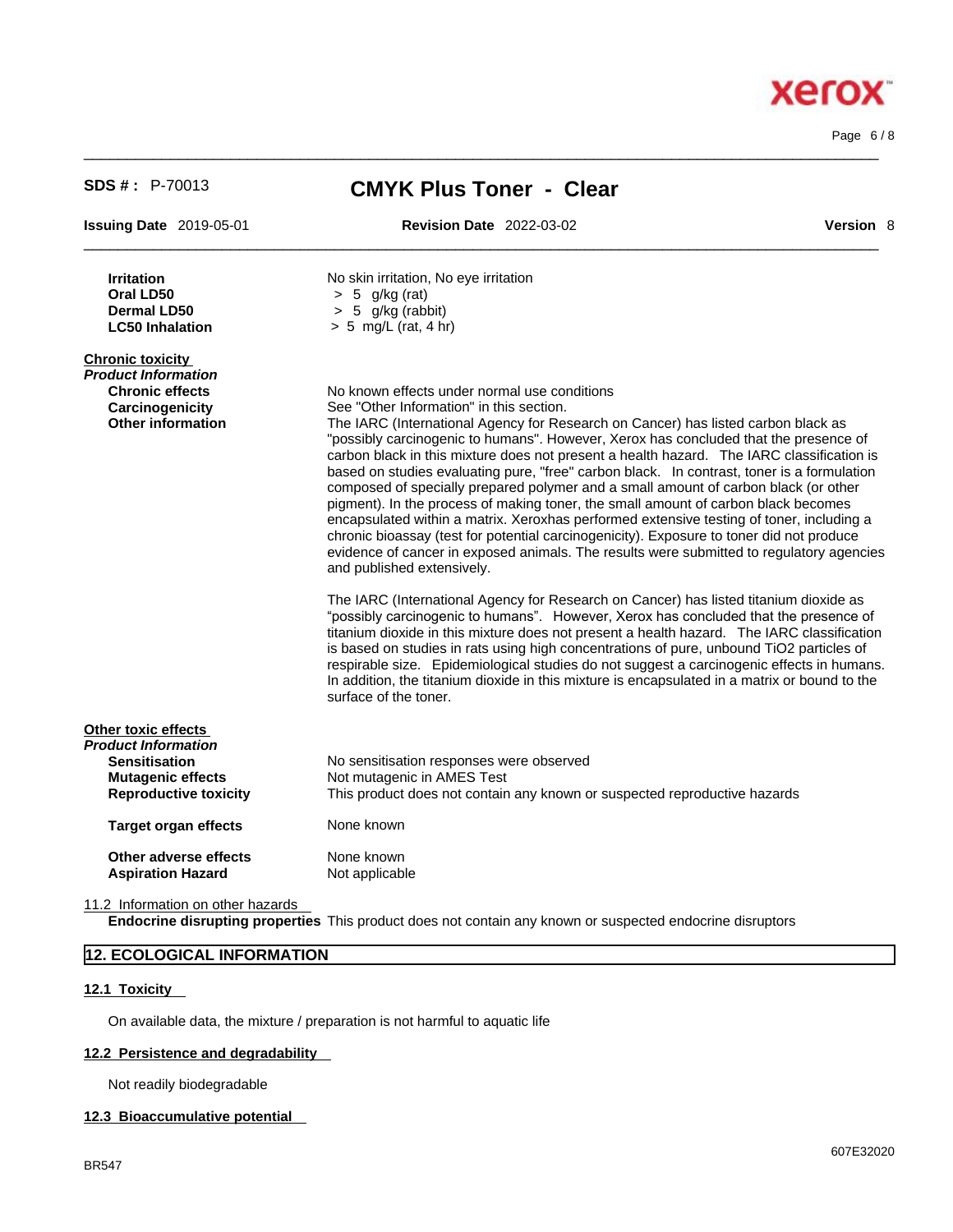Page 7 / 8

xero

# **SDS # :** P-70013 **CMYK Plus Toner - Clear**

 $\_$  ,  $\_$  ,  $\_$  ,  $\_$  ,  $\_$  ,  $\_$  ,  $\_$  ,  $\_$  ,  $\_$  ,  $\_$  ,  $\_$  ,  $\_$  ,  $\_$  ,  $\_$  ,  $\_$  ,  $\_$  ,  $\_$  ,  $\_$  ,  $\_$  ,  $\_$  ,  $\_$  ,  $\_$  ,  $\_$  ,  $\_$  ,  $\_$  ,  $\_$  ,  $\_$  ,  $\_$  ,  $\_$  ,  $\_$  ,  $\_$  ,  $\_$  ,  $\_$  ,  $\_$  ,  $\_$  ,  $\_$  ,  $\_$  ,

 $\_$  ,  $\_$  ,  $\_$  ,  $\_$  ,  $\_$  ,  $\_$  ,  $\_$  ,  $\_$  ,  $\_$  ,  $\_$  ,  $\_$  ,  $\_$  ,  $\_$  ,  $\_$  ,  $\_$  ,  $\_$  ,  $\_$  ,  $\_$  ,  $\_$  ,  $\_$  ,  $\_$  ,  $\_$  ,  $\_$  ,  $\_$  ,  $\_$  ,  $\_$  ,  $\_$  ,  $\_$  ,  $\_$  ,  $\_$  ,  $\_$  ,  $\_$  ,  $\_$  ,  $\_$  ,  $\_$  ,  $\_$  ,  $\_$  , **Issuing Date** 2019-05-01 **Revision Date** 2022-03-02 **Version** 8

Bioaccumulation is unlikely

#### **12.4 Mobility in soil**

Insoluble in water

#### **12.5 Results of PBT and vPvB assessment**

Not a PBT according to REACH Annex XIII

## **12.6 Endocrine disrupting properties**

The environmental impact of this product has not been fully investigated However, this preparation is not expected to present significant adverse environmental effects.

#### **12.7 Other adverse effects**

Although toner is not an aquatic toxin, microplastics may be a physical hazard to aquatic life and should not be allowed to enter drains, sewers, or waterways.

| <b>13. DISPOSAL CONSIDERATIONS</b> |  |
|------------------------------------|--|
|------------------------------------|--|

# **13.1 Waste treatment methods**

| <b>Waste Disposal Method</b>  | Can be landfilled or incinerated, when in compliance with local regulations<br>If incineration is to be carried out, care must be exercised to prevent dust clouds forming. |
|-------------------------------|-----------------------------------------------------------------------------------------------------------------------------------------------------------------------------|
| <b>EWC Waste Disposal No.</b> | 08 03 18                                                                                                                                                                    |
| <b>Other information</b>      | Although toner is not an aquatic toxin, microplastics may be a physical hazard to aquatic life<br>and should not be allowed to enter drains, sewers, or waterways.          |

## **14. TRANSPORT INFORMATION**

## **14.1 UN/ID No**

Not regulated

#### **14.2 Proper shipping name**

Not regulated

#### **14.3 Transport hazard class(es)**

Not classified

### **14.4 Packing Group**

Not applicable

#### **14.5 Environmental hazards**